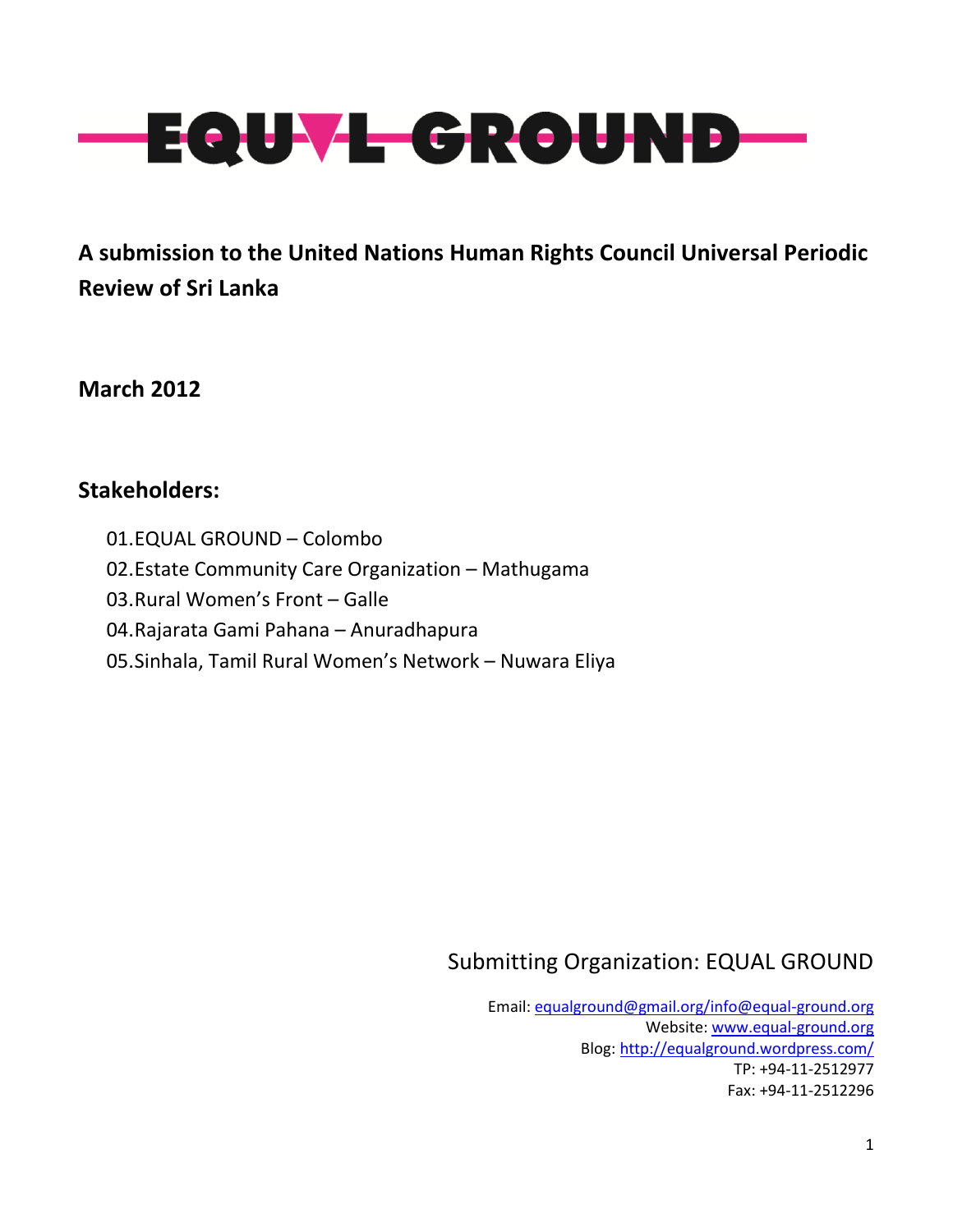Recalling that all human beings are born free and equal in dignity and rights and that all human beings are entitled to the enjoyment of human rights without distinction of any kind, and that states have a duty to respect, protect and fulfill these rights, EQUAL GROUND is greatly worried and disturbed by the wide-spread human rights violations that LGBTIQ persons are currently facing in Sri Lanka. This paper summarizes some of the major challenges that the LGBTIQ community of Sri Lanka is currently still facing in relation to their human rights. These include, but are not limited to, the criminalization of sexual activity between adult persons of the same sex, state sanctioned hate media on the basis of sexual orientation, use of the legal system to harass human rights defenders working for LGBTIQ rights, impunity for crimes committed against LGBTIQ people, violence, death threats and extrajudicial killings based on sexual orientation, marginalization and wide-spread persecution of LGBTIQ individuals. Sri Lanka has ratified several key human rights conventions and has important human rights obligations under the International Covenant on Civil and Political Rights, the International Covenant on Economic, Social and Cultural Rights, the Convention on the Elimination of All Forms of Discrimination Against Women, the International Convention on the Elimination of All Forms of Racial Discrimination, The Convention on the Rights of the Child and the Universal Declaration of Human Rights.<sup>1</sup> As the Yogyakarta Principles observe, all persons, regardless of their sexual orientation or gender identity, are entitled to the full enjoyment of all human rights.<sup>2</sup> In spite of the rights obligations that the Sri Lankan state is bound by, LGBTIQ persons in Sri Lanka are currently facing systematic stigma and discrimination due to their sexual orientation and/or gender identity and state actors often ignore or fuel the discrimination and abuse of LGBTIQ individuals. As such the Sri Lankan state often fails to respect, protect and/or fulfill the human rights of the LGBTIQ individuals in the country.

#### *Criminalization or same sex sexual behavior:*

The national legislation of Sri Lanka still regards sexual activity between two consenting adults of the same sex as a crime. $3$ 

The sweeping statements in the Penal Code, addressing the alleged 'indecency' of 'unnatural sex', serves to criminalize and stigmatize LGBTIQ individuals. In 1995, human rights activists attempted to repeal the Penal Code, which was introduced by the British in 1883. The attempt was met with hostility and disapproval. Instead of decriminalizing homosexuality, the Ministry of Justice exchanged the word 'males' in the original legal text with the gender neutral term 'persons', thereby criminalizing same sex sexual activity between women as well. The human rights based initiative to repeal the law thus led to increased legal discrimination against the LGBTIQ community. The rights situation of LGBTIQ individuals in Sri Lanka is further complicated by the fact that the Constitution of Sri Lanka fails to guarantee the right to privacy.

Provisions against sexual activity between consenting adults have been found to constitute violate international human rights law. In the case of Toonen v Australia from 1994, the UN Human Rights Committee ruled that laws criminalizing consensual same-sex activity violate right to privacy and the

 $\ddot{\phantom{a}}$  $^1$  OHCHR, Status by Treaty, available through the website:

<http://www.unhchr.ch/tbs/doc.nsf/newhvstatbytreaty?OpenView&Start=1&Count=250&CollapseView>accessed March, 15th 2012 2 *The Yogyakarta Principles*, [\(http://www.yogyakartaprinciples.org/\)](http://www.yogyakartaprinciples.org/)

 $^3$  Penal Code of the Democratic Republic of Sri Lanka, Chapter 19, Article 365 and 365 A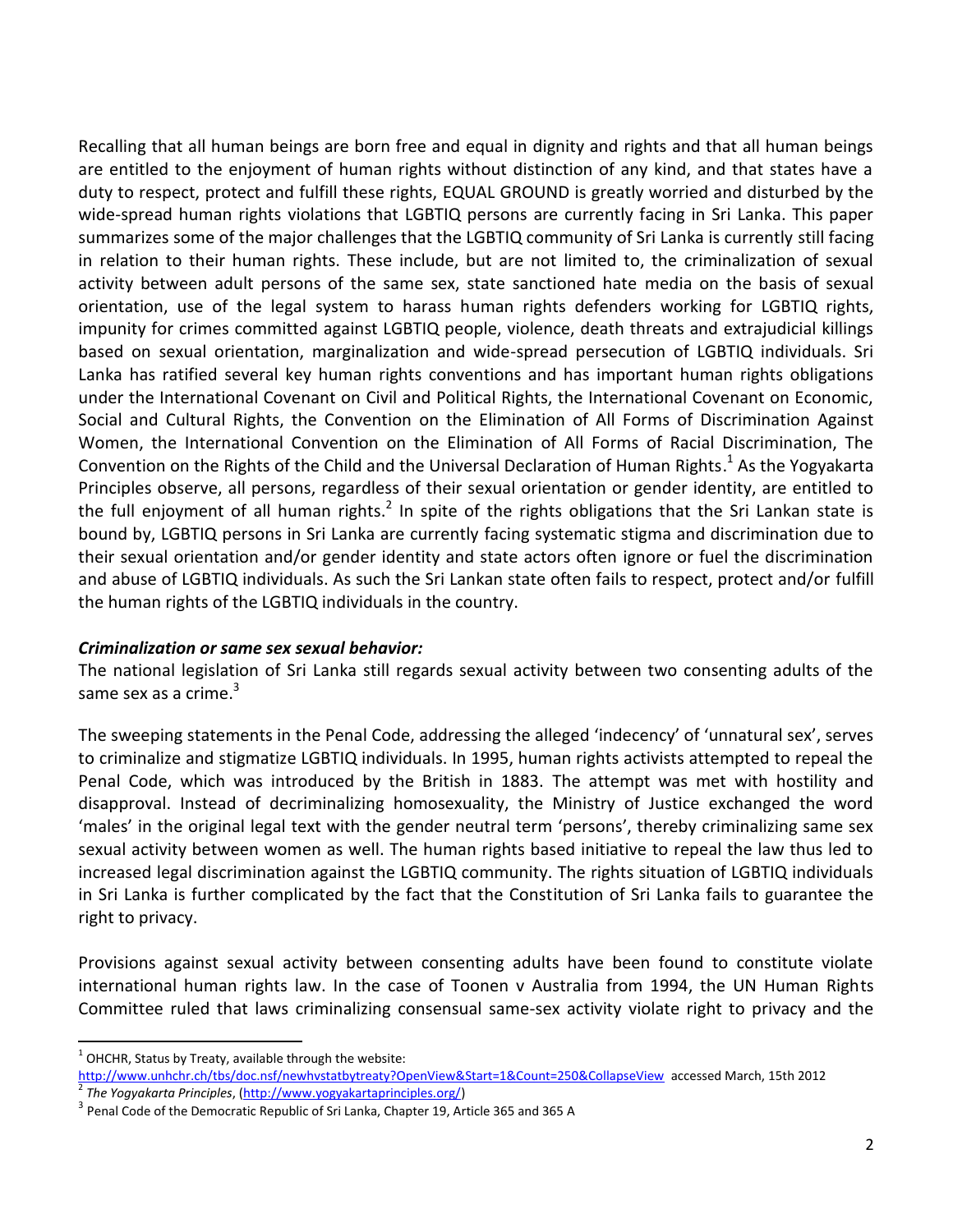right to equality before the law as expressed in articles 17(1) and 26 of the International Covenant on Civil and Political Rights.<sup>4</sup>

The Yogyakarta principles which clarify state obligations under existing human rights law in relation to sexual orientation and gender identity, and which have been prepared and signed by several internationally distinguished human rights experts, also highlight that criminal and other legal provisions that directly or indirectly prohibit sexual activity among people of the same sex who are over the age of consent must be repealed.<sup>5</sup>

#### **Universal Periodic Review 2008 and EQUAL GROUND's submissions**

EQUAL GROUND submitted a detailed individual report to the UNHCR for the Sri Lankan UPR in 2008 with underlining existing situation of Sri Lankan LGBTIQ persons.<sup>6</sup> Also two joint submissions were produced to the UNHCR with International Lesbian and Gay Association, International Lesbian and Gay Association of Europe and ARC International.<sup>7</sup> The other submission was produced as a collective of civil societies in Sri Lanka.<sup>8</sup> However, it is remarkable that no LGBTIQ issues were reviewed during the review process of the UPR of Sri Lanka at the UNHRC.

# **Current situation vis a vis the LGBT community in Sri Lanka**

# **01. Removal of proposed provisions to legalize homosexuality from government's action plan for human rights.**

The Sri Lankan government consulted civil society organizations to contribute their suggestions to a proposed government's action plan for human rights in 2010 based on recommendations made with regards to the UPR of Sri Lanka in 2008 by the peer review process. However, no LGBT organization in Sri Lanka was invited to contribute. The  $1<sup>st</sup>$  and  $2<sup>nd</sup>$  drafts of the proposed human rights action plan included a provision for legalizing homosexuality submitted by civil society participants. This particular provision was taken out from the final draft by the President of Sri Lanka.<sup>9</sup>

# *This reflects the government's intolerance of LGBTIQ people and their reluctance to establish nondiscriminatory provisions and remedies for LGBTIQ persons.*

 $7$  Available through the website

 $\overline{a}$ 

 $^8$  Available through the website

<sup>4</sup> Toonen v Australia, CCPR/C?50/D488/1992, April 4, 1994

<sup>5</sup> *The Yogyakarta Principles*, principle 2B, printed by EQUAL GROUND, 2010

 $6$  Available through the website

[http://lib.ohchr.org/HRBodies/UPR/Documents/Session2/LK/EG\\_LKA\\_UPR\\_S2\\_2008\\_EqualGround\\_uprsubmission.pdf,](http://lib.ohchr.org/HRBodies/UPR/Documents/Session2/LK/EG_LKA_UPR_S2_2008_EqualGround_uprsubmission.pdf) accessed March 15, 2012

[http://lib.ohchr.org/HRBodies/UPR/Documents/Session2/LK/IGLA\\_LKA\\_UPR\\_S2\\_2008\\_InternationalLesbianandGayAssociation\\_Etal\\_uprsu](http://lib.ohchr.org/HRBodies/UPR/Documents/Session2/LK/IGLA_LKA_UPR_S2_2008_InternationalLesbianandGayAssociation_Etal_uprsubmission_JOINT.pdf) bmission JOINT.pdf, accessed March 15, 2012

[http://lib.ohchr.org/HRBodies/UPR/Documents/Session2/LK/AFMD\\_LKA\\_UPR\\_S2\\_2008\\_AssociationofFamilyMembersoftheDisappeared\\_E](http://lib.ohchr.org/HRBodies/UPR/Documents/Session2/LK/AFMD_LKA_UPR_S2_2008_AssociationofFamilyMembersoftheDisappeared_Etal_uprsubmission_JOINT.pdf) [tal\\_uprsubmission\\_JOINT.pdf,](http://lib.ohchr.org/HRBodies/UPR/Documents/Session2/LK/AFMD_LKA_UPR_S2_2008_AssociationofFamilyMembersoftheDisappeared_Etal_uprsubmission_JOINT.pdf) accessed March 15, 2012

<sup>&</sup>lt;sup>9</sup> The Sunday Times, September 11, 2011 [\(http://sundaytimes.lk/110911/Columns/cafe.html\)](http://sundaytimes.lk/110911/Columns/cafe.html)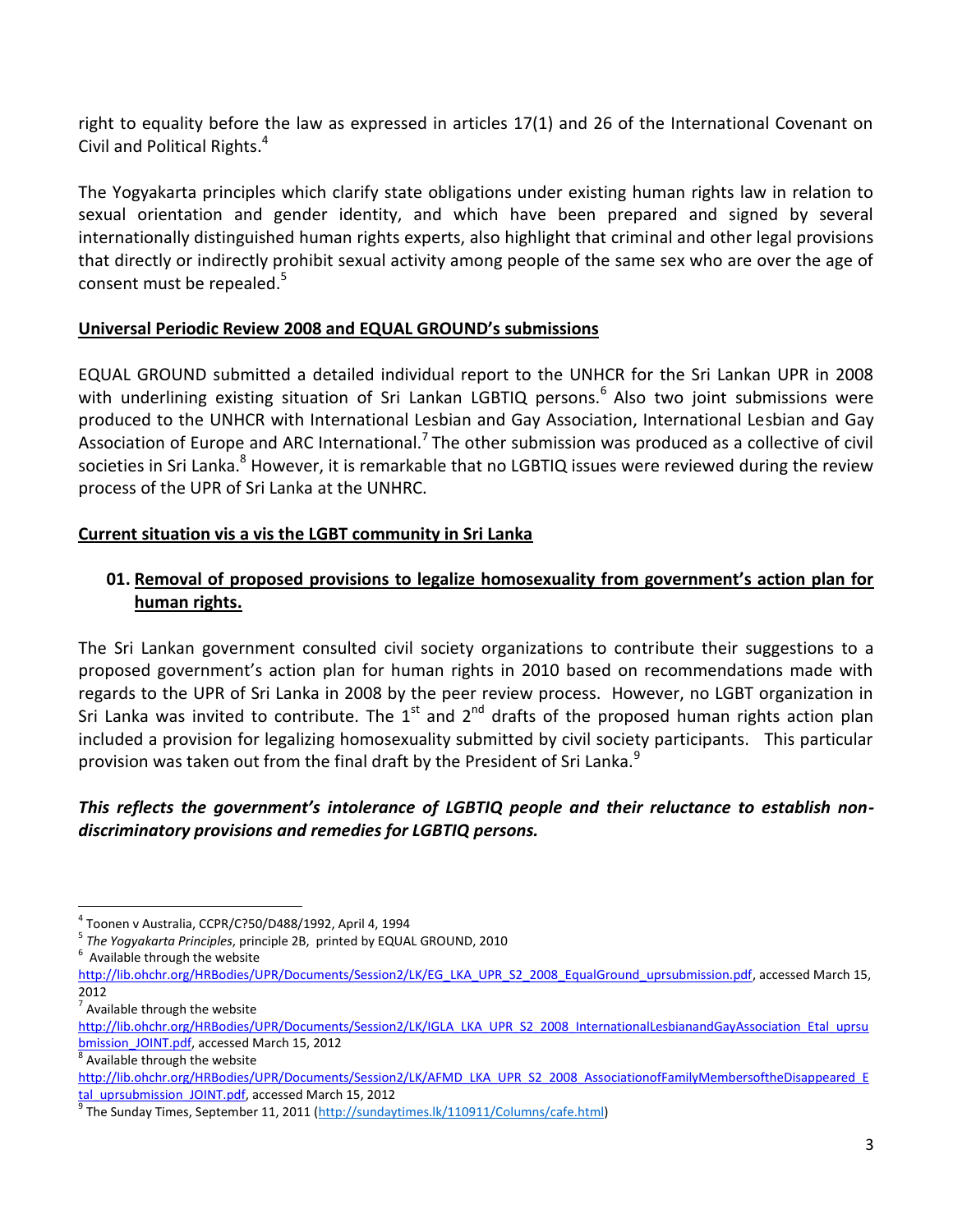#### **02. Violence against Lesbian and Bisexual Women in Sri Lanka**

Lesbian and bisexual women are still hidden in the spectrum of human rights and they suffer from violent crimes associated with their sexuality as well as their gender. The violence imparted on these women is mostly based on their sexual orientation. Stigma and shame associated with being Lesbian or Bisexual induce parents to force their children into heterosexual marriages to stop them from engaging in sexual relations or loving intimate relationships with persons of the same sex, Eg. *Chandra is a 43 years old woman from Anuradhapura. Chandra identifies herself as lesbian and she was in relationship with Maala. But once their relationship was found out by her parents they locked her up and gave her in marriage to a man who was 8 years younger than her.<sup>10</sup>*

Parents and other family members locking individuals in the home upon finding out they are homosexuals: *Eg. Chaturi is 22 years old young woman from Galle, Sri Lanka. She started a same sex relationship with one of her friends. Due to this, her relationship was broken up by her family and she is now not given permission to work, is chaperoned constantly by her mother and not allowed out on her own. Further she is not allowed to use her mobile phone and cannot be in contact with her girlfriend under any circumstances. <sup>11</sup>*

Individuals tend to harm themselves to escape the shame of homosexuality and the unfortunate circumstances they are forced into when family interference and violence prevents them from being with the one they love. *Eg.Sumanawathi is 53 years old woman from Nuwara Eliya District who was in a same sex relationship. She and her girlfriend Chandra lived together and also looked after Sumanawathi's ailing mother. When her mother passed away, Sumanawathi's brother forced her to get in to a heterosexual marriage by threatening he would take back all the property that was bequeathed to her if she did not agree to marry. As a result of her marriage, her girlfriend, Chandra committed suicide.*<sup>12</sup>

Blackmail is commonly faced by lesbian women who may be 'outed' or who come out (being open about their sexuality). $^{13}$  Religion, traditional beliefs and cultural practices lead women to internalized homophobia which often leads them to harming themselves physically and in many instances, to suicide. Lesbian and bisexual women are forced in to institutions where it is believed they will be cured of homosexuality. In the home, lesbian and bisexual women are sometimes raped to cure them of homosexuality. In some cases, religion is used in an attempt to cure lesbian and bisexual women of their sexual orientation and physical violence such as beating have also been used in the home to punish lesbian and bisexual women.

 $\overline{a}$ 

<sup>&</sup>lt;sup>10</sup> STRUGGLING AGAINST HOMOPHOBIC Violence and Hate Crimes, EQUAL GROUND, 2011 – Case Study No 01 ([http://www.equal](http://www.equal-ground.org/newweb/resouces.php)[ground.org/newweb/resouces.php\)](http://www.equal-ground.org/newweb/resouces.php)

 $11$  STRUGGLING AGAINST HOMOPHOBIC Violence and Hate Crimes, EQUAL GROUND, 2011 – Case Study No 06 ([http://www.equal](http://www.equal-ground.org/newweb/resouces.php)[ground.org/newweb/resouces.php\)](http://www.equal-ground.org/newweb/resouces.php)

<sup>&</sup>lt;sup>12</sup> STRUGGLING AGAINST HOMOPHOBIC Violence and Hate Crimes, EQUAL GROUND, 2011 – Case Studies 05 and14 ([http://www.equal](http://www.equal-ground.org/newweb/resouces.php)[ground.org/newweb/resouces.php\)](http://www.equal-ground.org/newweb/resouces.php)

 $^{13}$  Stigma Index for Sri Lankan LGBT People, EQUAL GROUND, 2012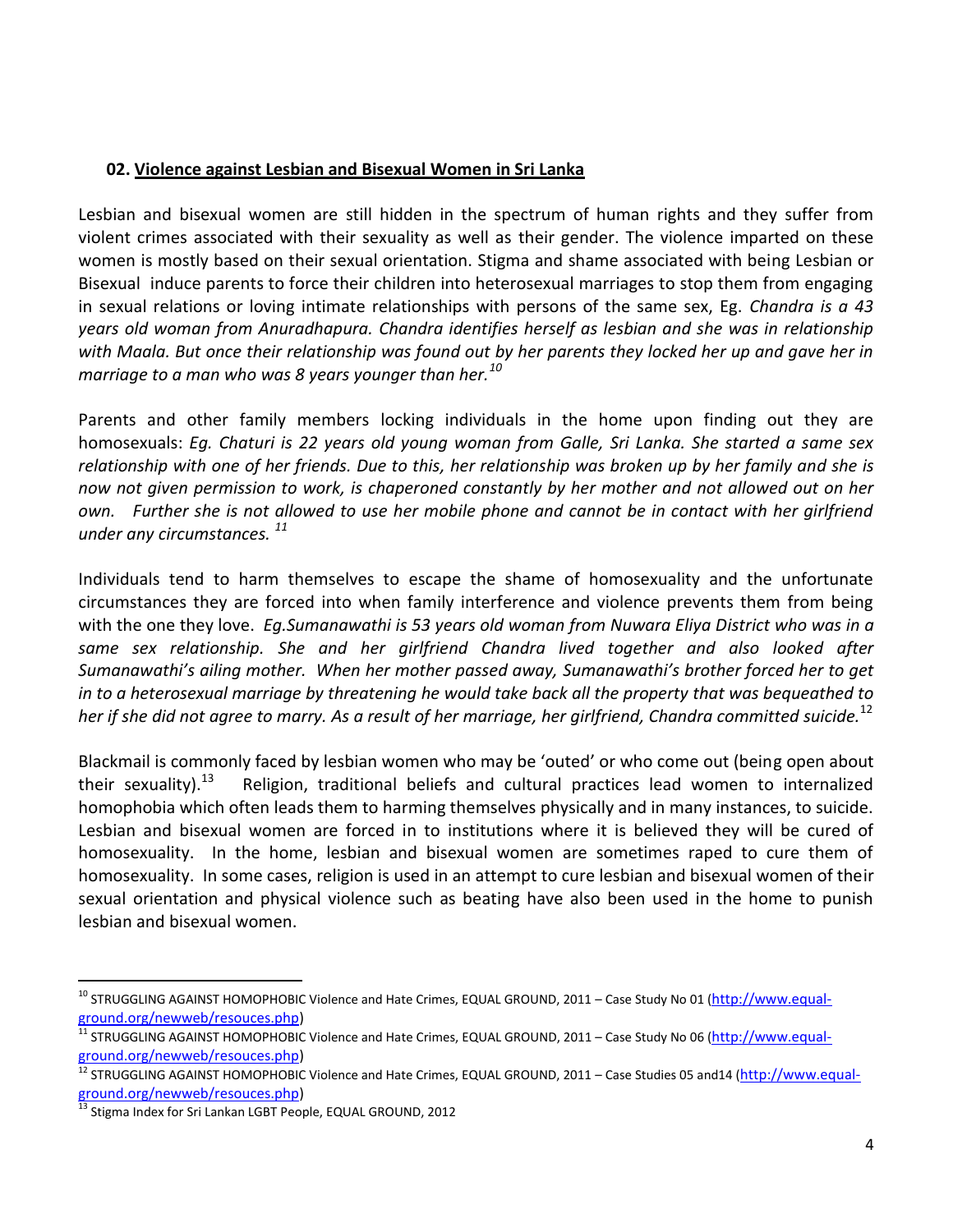It is the state's responsibility to establish a system to prevent these kinds of violence and hate crimes against lesbian and bisexual women by decriminalizing homosexuality and by giving state provisions on equality and non discrimination.

#### **03. The stigma and discrimination face by Sri Lankan LGBTIQ people**

Sri Lankan LGBT persons reported significant social exclusion for being LGBT. This is proven by the social research, The LGBT Stigma Index<sup>14</sup>, which was conducted by EQUAL GROUND. In the past 2 years, many participants reported they were excluded from social gatherings or activities (e.g. weddings, funerals, parties, clubs etc.,) because of their sexual orientation and/or gender identity.

The stigma suffered by LGBT Sri Lankans extends beyond social exclusion, with many reporting having been verbally insulted, harassed and/or threatened due to their sexual orientation and/or gender identity. Discrimination suffered was frequently even more severe, with many reporting that they had been physically abused (harassed, threatened, assaulted, raped, battered), and others reporting that they had been subjected to emotional/psychological trauma and/or abuse. In both forms of severe abuse, LGBT persons suffering severe abuse reported that the abuse was because of their sexual orientation or gender identity.

The discrimination suffered by LGBT Sri Lankans also limits access to work, health services, and education. Discrimination in the health care system was less overt.

The study also provides evidence that anti-LGBT stigma was internalized by participants, leading to negative feelings about oneself, making decisions to limit their own opportunities to avoid stigma and fear of experiencing stigma.

# **04. Impunity of crimes committed against LGBTIQ people and police harassment**

The following incident verifies the prevailing homophobia in Sri Lanka and its oppressive side-effects. Similar incidents particularly perpetrated by the Sri Lankan Police are still happening to LGBT individuals in Sri Lanka on a regular basis. Most LGBT individuals are fearful and too intimidated to report such incidents fearing they would be subject to further attacks if they did.

In a case recorded earlier this year (Jan 2012): *A graduate student Saman, working on his Master's thesis on 'Safer Sex' in Galle (southern Sri Lanka) was accosted by plain clothed policemen while he was conducting a questionnaire interview with several men. They were arrested and several of them were beaten. An effeminate man who went by the pseudonym "Geetha" was sodomized by 3 police officers by inserting a wooden stick into his anus. The OIC of the police station slapped Saman and threatened him with years in jail, accusing him of promoting homosexuality. He was thrown into a cell with such force that he fell and damaged his ankle. <sup>15</sup>* 

 $\overline{a}$ 

<sup>&</sup>lt;sup>14</sup> Stigma Index for Sri Lankan LGBT People, EQUAL GROUND, 2012

<sup>&</sup>lt;sup>15</sup> Available on the web<http://www.youtube.com/watch?v=nRuj27pt65o> accessed on March 15, 2012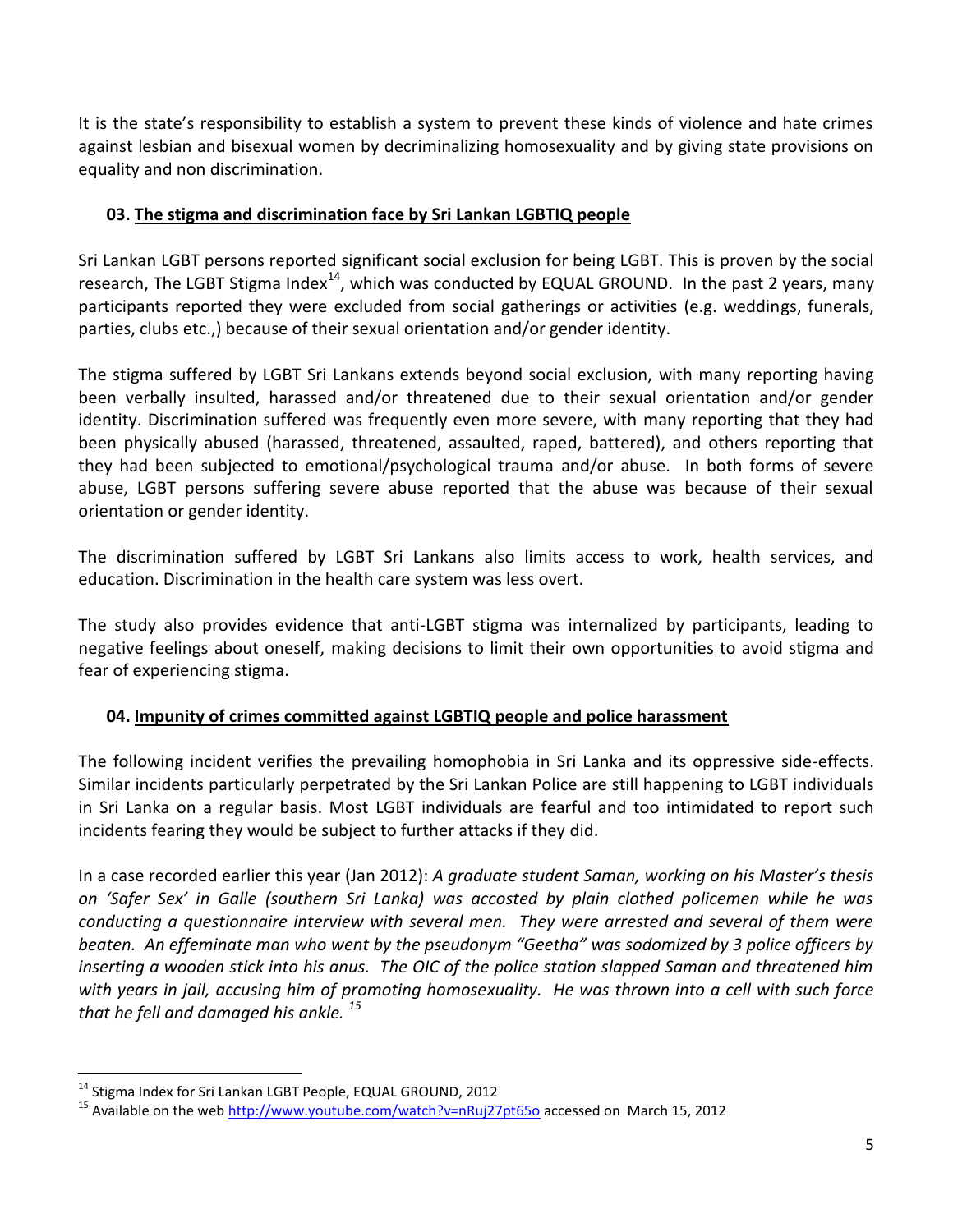In a second recorded case: *Two gay men using a public toilet in Colombo were harassed by policeman who demanded that they produce their ID. They were then taken to the police station and when asked why they were arrested they were scolded using derogatory terminology for gays and accused of having sex in the toilet. Eventually they were put into the police jeep and taken to another area. The men begged the police to let them go. The police then asked for money to release them.<sup>16</sup>*

#### **05. Status of media on addressing LGBTIQ issues**

State sponsored and owned media continue to publish homophobic and hate inciting articles on the LGBTIQ community. In July of 2010, the Daily Mirror – a very popular English newspaper – published an editorial which charged amongst many things that "*Some controversial moves are being made by groups within the Colombo social circles along with a few diplomats and leading civil society figures to create an impression that heterosexuality is an outdated, obsolete disposition. Most of these individuals one-time heterosexuals turn gays*" it went on to say "*Their promotion of vices including extensive use of drugs and aggressive promotion of their ideology have slowly started hitting the foundations of Sri Lankan society especially the family unit.*" In conclusion it stated *"the country can do well without these undesirable elements."*<sup>17</sup>

Similarly, *The Rivira*, a Sinhala newspaper published series of articles (every weekend for a month) in its Sunday editions maligning the LGBT community and inciting violence against them. The articles included assertions such as: *"… ulterior motive of harming the cultural decencies and morality of Sri Lanka"* likening LGBT persons to *"mangy dogs who are involved in this dastardly low and henious acts(homosexual sex)."* It further stated that there were plans *"to open 24 homosexual centers covering all 24 districts of the island, with the ulterior motive of harming the cultural decencies and morality of Sri Lanka."*

In one of the articles on the 11th September 2011, the organization was identified by name, their detailed address was also offered up and pictures of their field workers were clearly published. It also highlighted that parents needed to take extreme precautions to protect their sons, based on the infantile notion that if a man is gay, he must necessarily be a pedophile too.<sup>18</sup>

#### **Summery and Recommendations**

 $\overline{a}$ 

In summary, LGBTIQ people in Sri Lanka largely suffer in silence because of the criminalization of same sex sexual behavior, which fuels negative stereotyping of the LGBTIQ population as well as wide-spread discrimination. The scope of the law was increased in 1995 to include same sex sexual relations between women. Provisions against sexual activity between consenting adults have been found to violate international human rights law.

The Rivira  $18^{th}$  September 2011 ( http://www.rivira.lk/2011/09/18/janaindex.htm)/

<sup>16</sup> <http://www.youtube.com/watch?v=uGnw5KuELhk&feature=related>

<sup>&</sup>lt;sup>17</sup> The Editorial, Daily Mirror, July 29,2010 and Groundviews [\(http://groundviews.org/2010/08/03/a-homophobic-editorial-professional-](http://groundviews.org/2010/08/03/a-homophobic-editorial-professional-negligence-or-genuine-belief/) $negligence-or-genuine-belief/  
187b$ </u>

[http://www.rivira.lk/2011/09/18/vimarshana.htm/](http://www.rivira.lk/2011/09/18/vimarshana.htm)The Rivira 09<sup>th</sup> October 2011/ <http://www.rivira.lk/2011/10/09/vimarshana.htm> The Rivira 30th October 2011[/http://www.rivira.lk/2011/10/30/vimarshana.htm](http://www.rivira.lk/2011/10/30/vimarshana.htm)